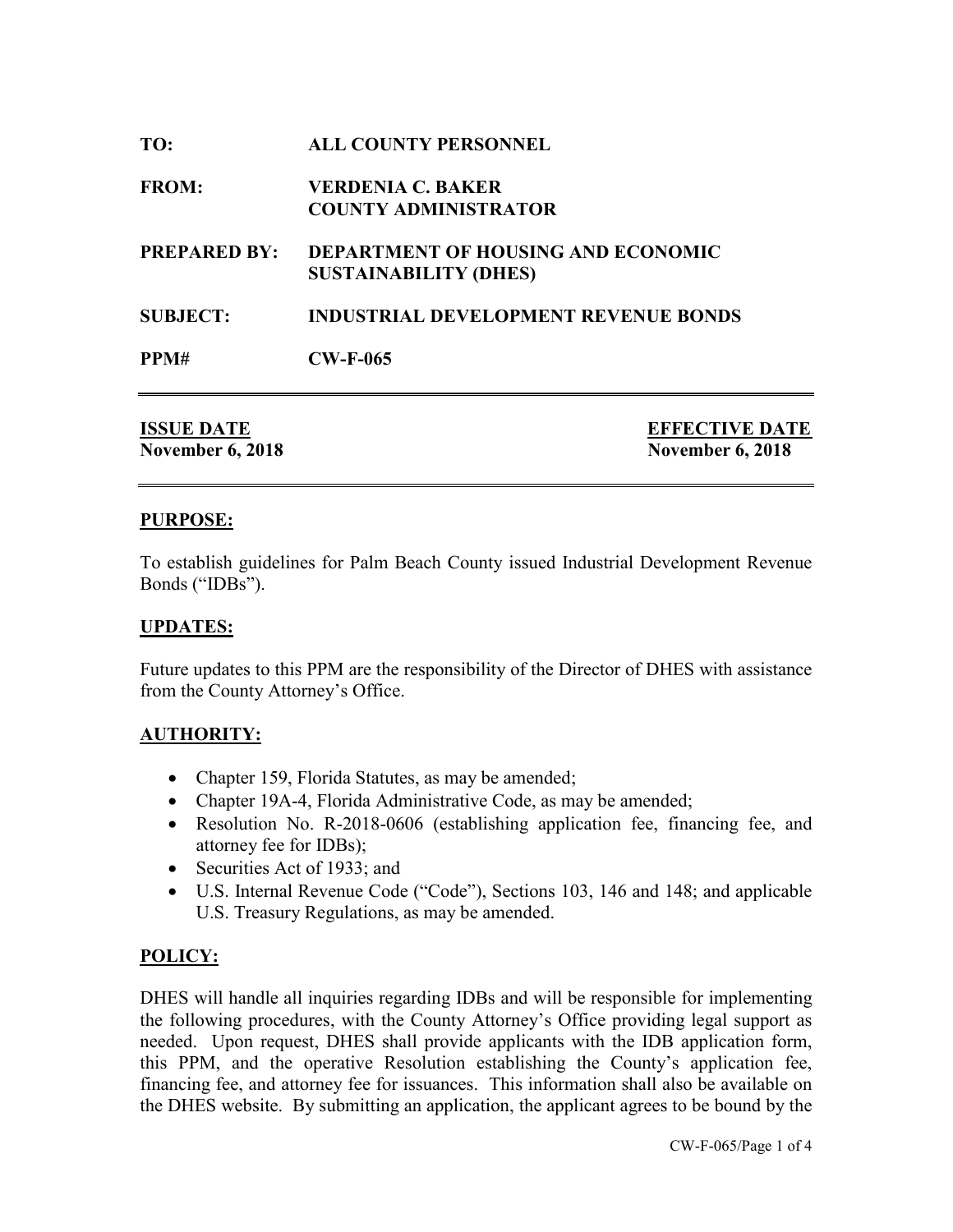previously mentioned documents. The following procedures and the attached guidelines shall govern the County's IDB program.

The action of the County in approving an application for the issuance of IDBs and/or the approval of an authorizing resolution by the Board of County Commissioners (BCC) should not be construed as indicating the marketability of the IDBs, but rather, as an agreement by the County to issue the IDBs only if a willing purchaser can be found and upon the execution of bond sale documents mutually agreeable to all parties thereto. The County reserves the right to waive or alter any condition and/or requirement in this PPM upon good cause shown.

# **PROCEDURES:**

- A. **Application**—Prior to submitting applications, applicants shall have selected bond counsel ("Bond Counsel") listed in the latest edition of the *Bond Buyer's Municipal Market Place Directory* ("Red Book"). Thereafter, applicants shall submit a complete application, the nonrefundable application fee, and provide supporting documentation that is sufficient for DHES to determine if the IDB issuing requirements in Chapter 159, Florida Statutes and other applicable laws are met. Among other things, in considering an application, DHES shall take into account the guidelines attached as Attachment 1 to this PPM.
- B. **Prepare Memo Recommending Approval**—If DHES is satisfied that the application and supporting documents provide sufficient information for an IDB issuance, DHES shall prepare a memo addressed to the County Administrator, or designee, recommending that the application be placed as an agenda item for the BCC's approval. The memo shall indicate that the application satisfactorily requests the issuance of bonds to cover "costs" associated with a "project," as defined in 159.27, F.S. The memo shall also specify (i) the requested amount of the issuance; (ii) the proposed use of the funds; (iii) an analysis on the appropriateness, economic contribution, and public purpose of the project; (iv) a statement on the applicant's financial responsibility to fulfill its financial obligations; and (v) the local agency's ability to cope with the impact of the project.
- C. **Prepare Authorizing Resolution**—The County, as the IDB issuer, is required to adopt a resolution or take other official action in connection with the issuance of IDBs. Bond Counsel shall prepare such a resolution, which, at a minimum, (i) makes findings sufficient to support the issuance of the IDBs under applicable law; (ii) authorizes the issuance of the IDBs; (iii) authorizes any member of the BCC to execute the IDBs and any other bond documents necessary for the issuance; (iv) makes clear that the IDBs are limited obligations that shall not be deemed to constitute a debt, liability, or obligation of the County, and that neither the taxing power nor the faith and credit of the County, nor any County funds, shall be pledged to make any payments relating to the IDBs; (v) limits the liability of the County solely to the loan payments made by the applicant under the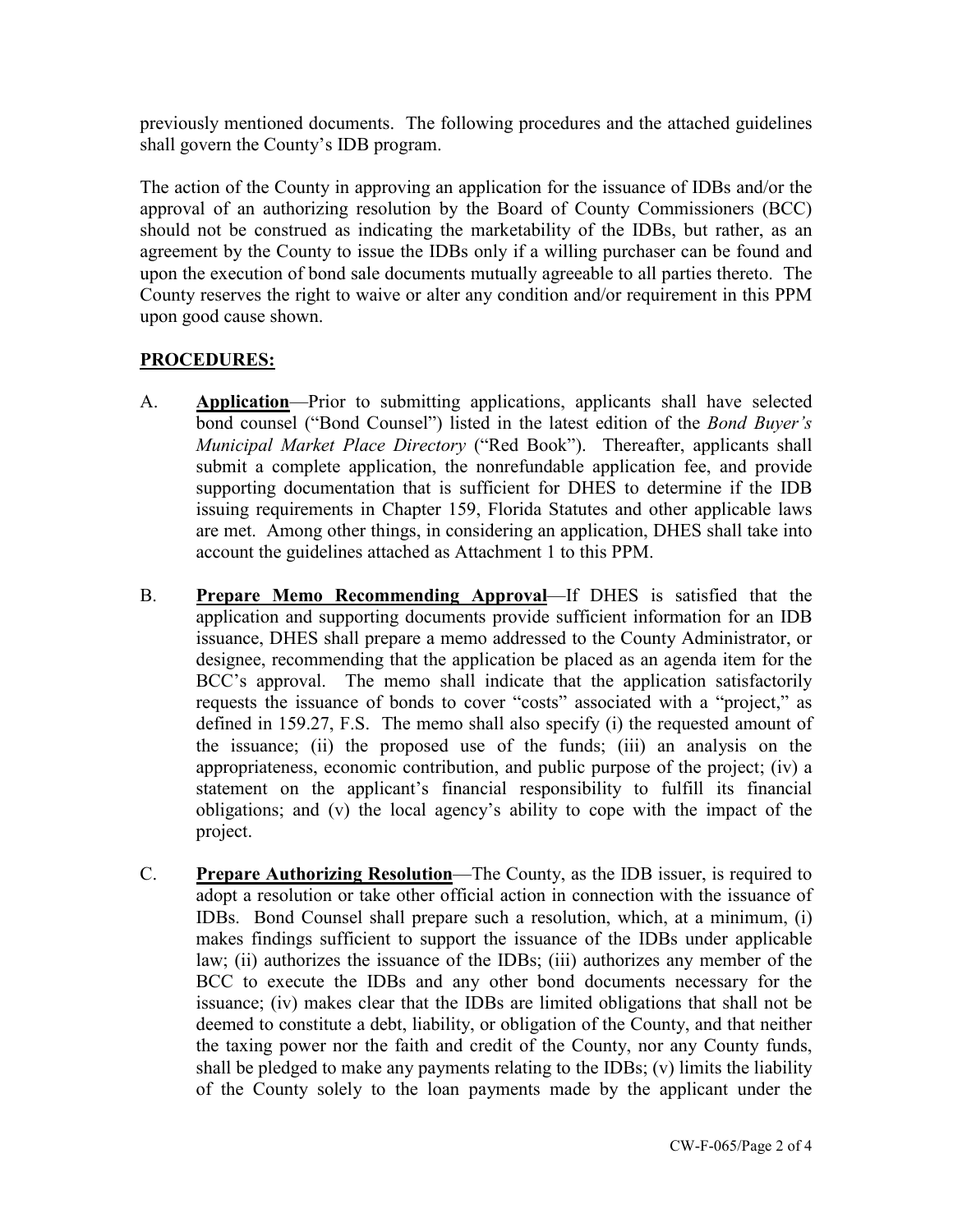financing agreements; (vi) waives and releases any personal liability against any County agent, employee, officer, etc. that may be had in connection with the IDBs; and (vii) includes any other provision that the County, in its sole discretion, requires to be included.

D. **Submit Agenda Item for Approval**—Once DHES has prepared the above memo and Bond Counsel has prepared the appropriate resolution, DHES, with the assistance of Bond Counsel, shall prepare an appropriate agenda item for the BCC's consideration. The agenda item shall typically recommend a motion to (i) approve the application; (ii) conduct any required public hearings, which is solely the applicant's responsibility for noticing and adding to the agenda, and (iii) adopt the authorizing resolution.

At a minimum, the agenda item shall have as attachments (a) the public hearing notice, if any; (b) the application; (c) the memo to the BCC; and (d) the authorizing resolution for execution. While this is typically the format for approval, if the circumstances dictate that items need to be submitted individually at different dates, this PPM does not foreclose those situations.

- E. **Validation (Optional)**—If the user of the facility requests that a bond validation of the IDB be conducted, after adoption of the resolution described above, Bond Counsel shall prepare bond validation pleadings for the County Attorney's Office's review. Bond Counsel shall arrange for all required publication of the notice of the validation hearing. Bond Counsel shall file all validation pleadings and prosecute the validation action as special counsel to the County at the applicant's cost and at no cost to the County. While any appeal period for the validation judgment is running, the IDB may be offered for private sale pursuant to an official statement or other similar document to be prepared by Bond Counsel.
- F. **The County's Closing**—Absent a validation proceeding or at the conclusion of a favorable validation determination, once all parties have reached agreement on the terms of the bond documents, which may include but are not limited to the (i) loan agreement; (ii) trust indenture; and (iii) bonds themselves, and only after the County Attorney's Office has reviewed and approved of said documents, the parties may schedule a time for the County's authorized signatory to execute them. Once the County executes the bond documents, no further authorizations from the County should be required absent extenuating circumstances.
- G. **Sale of Bonds**—Because repayment obligations for IDBs rest solely with the applicant and neither the County, State, nor any municipality therein is responsible for their repayment or any associated expense, the manner in which the IDBs are sold, so long as complying with all applicable laws, shall generally be the prerogative of the applicant, subject to the limitations provided herein. The County reserves the right to review the credentials of any investor, financial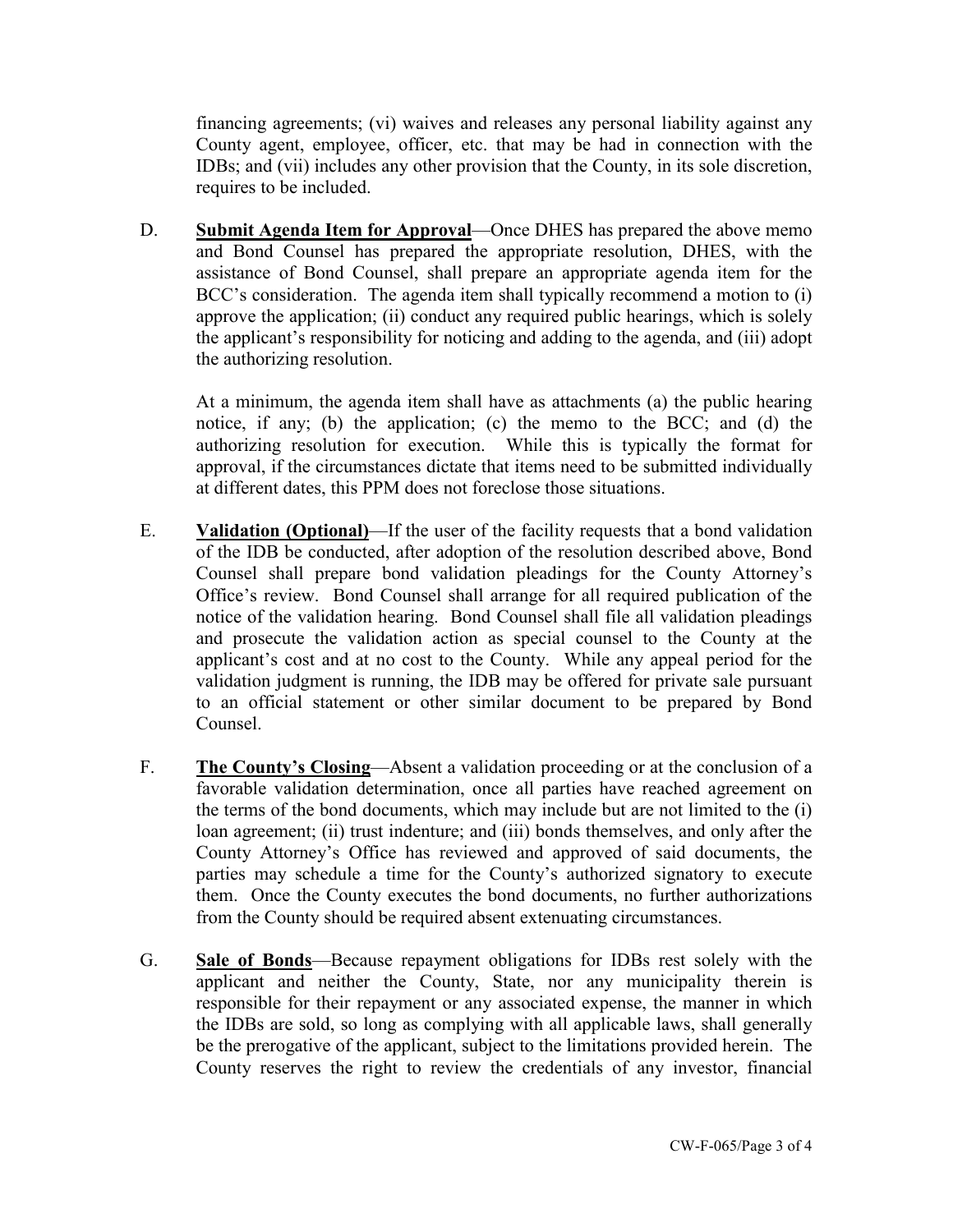institution or investment banker chosen and to reject the same, without incurring any liability whatsoever.

H. **Limitations on Method of Sale; Unrated Bonds**—Prospective IDB issues not rated or not considered to be of investment-grade quality may be sold only by private placement or by limited public offering in bond denominations of not less than \$100,000 each. For purposes of this paragraph, the term "limited public offering" shall be defined as an initial offering made only to qualified investors (i.e., "accredited investors" (within the meaning of Rule 501 of Regulation D promulgated under the Securities Act of 1933, as may be amended) or "qualified institutional buyers" (within the meaning of Rule 144A promulgated under the Securities Act of 1933, as may be amended)), not more than 35 in number. The intent of this paragraph relating to restrictions on minimum denominations and restrictions on sales to only "accredited investors" and "qualified institutional buyers" is applicable not only to the initial sale of the IDBs, but to resales, if any, in secondary markets and shall be incorporated in the bond sale documents and included in a legend on the IDBs.

In connection with the initial sale of the IDBs, the County will require either (i) an investor letter satisfactory to the County from each initial purchaser of the IDBs, or (ii) a representation of the underwriter satisfactory to the County to the effect that the underwriter has sold the IDBs to purchasers who are qualified investors as described above. An investor letter will not be required in connection with resales of the IDBs to subsequent purchasers.

Prospective issues of investment-grade quality may be sold by public offering or private placement in smaller bond denominations. Investment-grade quality shall be determined as meeting one of the following tests:

(a) A long-term rating of the IDB issue equal to or better than "Baa" by Moody's Investors Service ("Moody's") or "BBB" by S&P Global Ratings ("S&P") or a short-term rating of not less than "P-1" by Moody's or "A-1" by S&P (in each case without gradations or modifiers).

(b) Credit enhancement, letter of credit, surety bond, bond insurance or corporate guarantee securing the IDB issue from a provider rated by Moody's or S&P equivalent to or better than the ratings stated in (a) above.

I. **The Parties' Closing**—After the County's Closing (*See* Section F), the parties typically schedule a closing amongst themselves where the transaction is finalized and the IDBs are delivered to the IDB purchaser against receipt of the purchase price. At this closing, the applicant shall pay the County's financing fee and any fees associated with the County Attorney's Office time spent on the transaction. The applicant, not the County, bears any and all additional closing costs, including but not limited to billable hours incurred by Bond Counsel.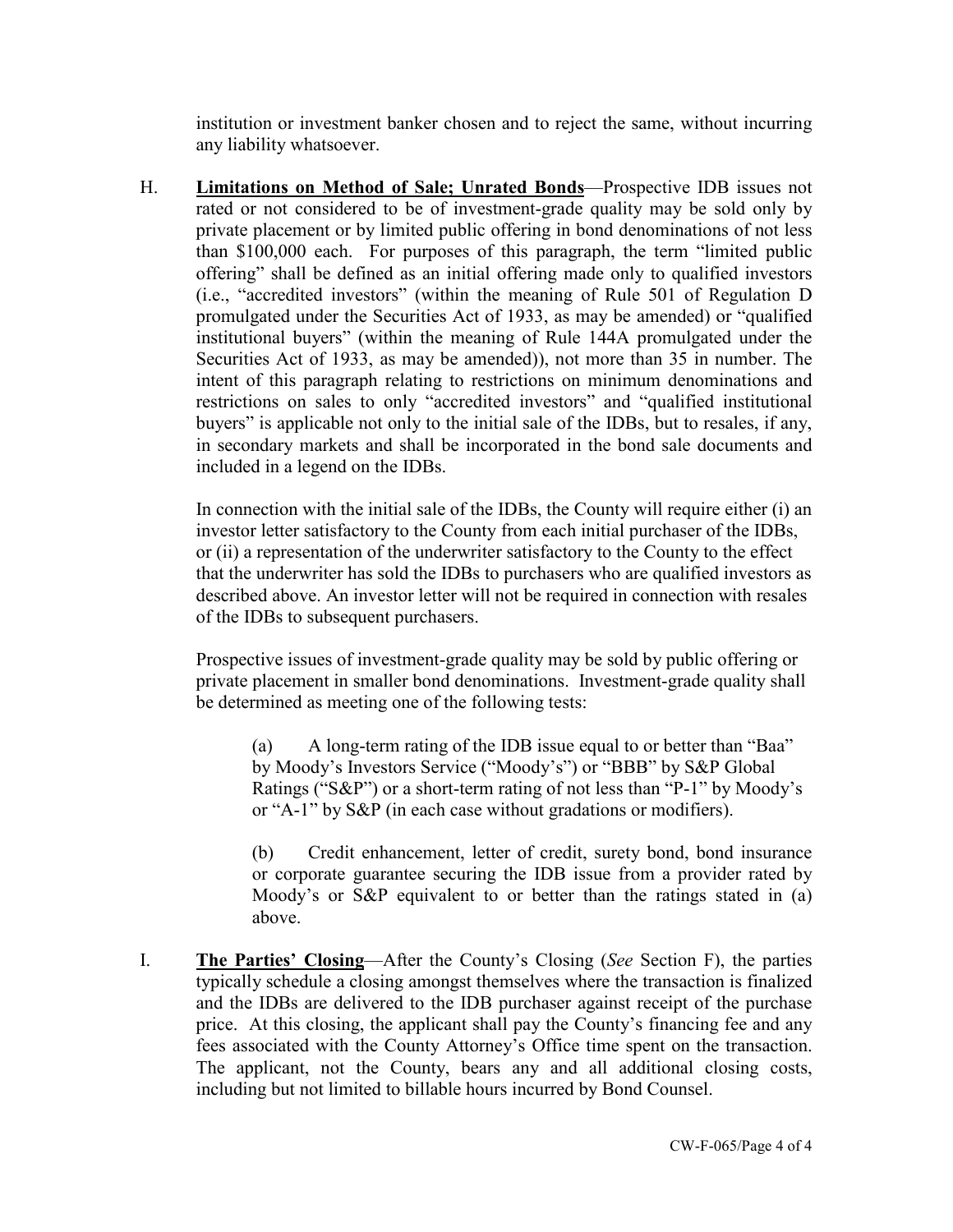**Official Transcript**—Bond Counsel shall prepare an official bond transcript for the IDB upon closing, at no cost to the County. Bond Counsel shall provide to the County Attorney's Office (a) a bound hard copy of the transcript; and (b) two CDs containing electronic copies of the transcript documents. Thereafter, the County Attorney's Office shall retain the hard copy for inspection, provide one of the CDs to DHES, and prepare a receive and file agenda item for the other CD to be filed with the County Clerk.

FERDENIA C. BAKER **COUNTY ADMINISTRATOR** 

**Suppression History:** 

J.

- 1. PPM# CW-F-065, effective 2/25/1998
- 2. PPM# CW-F-065, effective 7/16/2007
- 3. PPM# CW-F-065, effective 9/1/2009
- 4. PPM# CW-F-065, effective 7/23/2010
- 5. PPM# CW-F-065, effective 5/15/2013
- 6. PPM# CW-F-065, effective 6/28/2018

CW-F-065/Page 5 of 4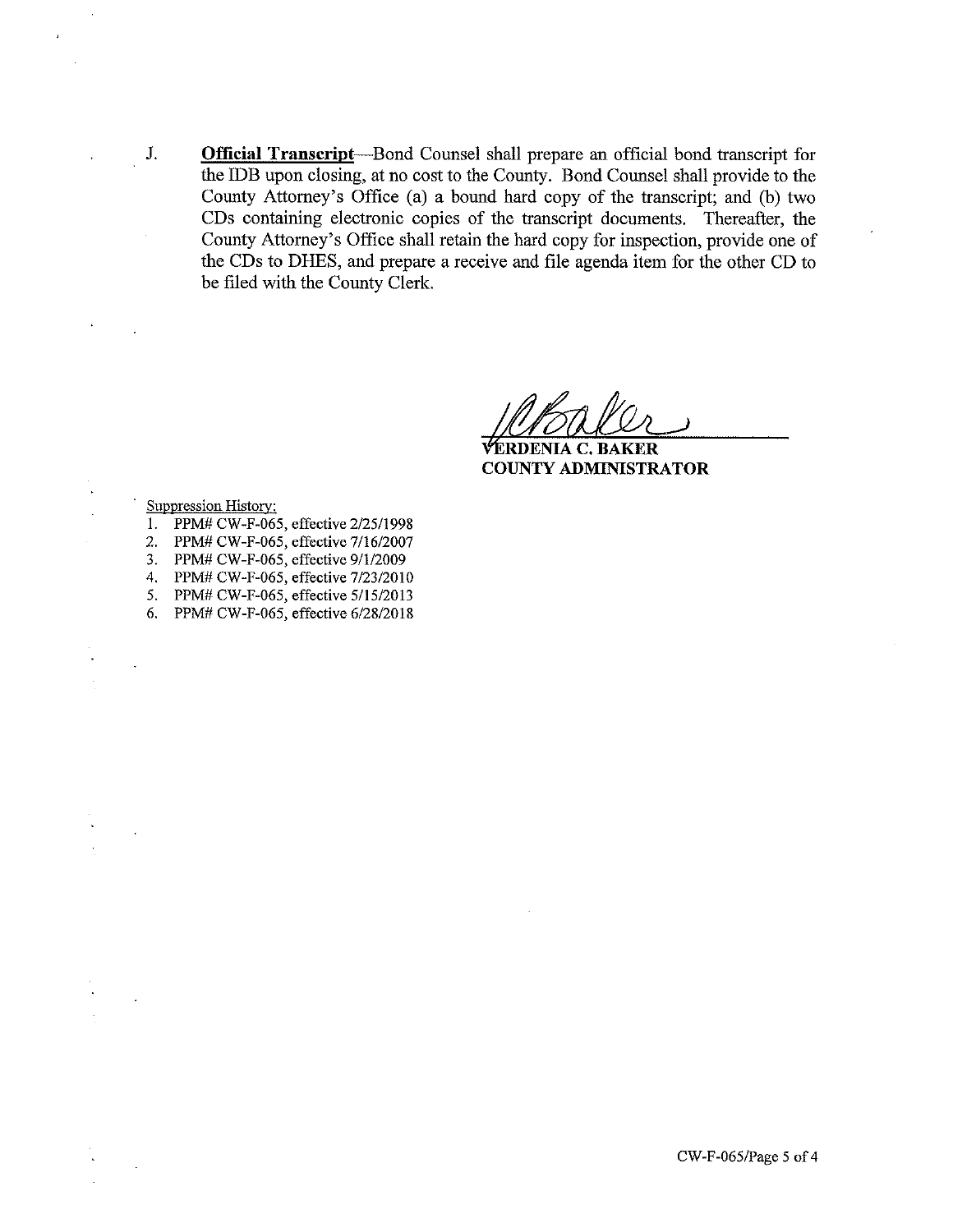### **ATTACHMENT 1**

#### **GUIDELINES**

- 1. In deciding whether to recommend the issuance of an Industrial Development Revenue Bond ("IDB"), staff shall consider, among other things,:
	- a) whether the project will increase the value of taxable property;
	- b) whether the project will require additional governmental services;
	- c) the number and kind of jobs that will be created; and
	- d) whether the project or entity that owns the project is financially capable of constructing the project and paying the debt service on the bonds.
- 2. Prior to issuance, the applicant must:
	- a) agree to pay all expenses incurred by Palm Beach County in issuing the bonds;
	- b) indemnify Palm Beach County against any liability;
	- c) agree to obtain insurance for the financed property and its business activity; and
	- d) provide the bond resolution, any and all required documentation, including the following documentation in support of its IDB Application:
		- 1) A complete project budget including a breakdown of building and equipment costs, land acquisition costs and other fees;
		- 2) Pro forma financial statements preferably for 10 years, with a minimum of five years – disclosing the applicants' estimate of company operations resulting from the new investment, Management Discussion and Analysis, Summary of Significant Accounting Policies, and Summary of Significant Forecast Assumptions.
		- 3) A Statement of the contributions of the project to the local economy;
		- 4) Evidence that the entity is financially responsible and capable of fulfilling its obligations under the agreements including the proposed security and guarantee for the bonds;
		- 5) Conventional Financial Statements in accordance with generally accepted accounting principles for the preceding three years and audited by an independent certified public accountant; and
		- 6) Sufficient information for County staff to determine if local government will be able to cope with the impact of the project and provide needed public facilities necessary for the construction and operation of the project.
	- 3. The bond resolution, and any offering documents must contain a statement that Palm Beach County's obligation is limited to payments, collateral or credit enhancement provided by the private business entity, and that neither the faith and credit, nor the taxing power, nor any funds of Palm Beach County are pledged to pay the principal of or the interest on such IDB.
	- 4. Any offering document must make clear that Palm Beach County is not responsible for information about the IDB or the payment of principal and interest on the IDB.